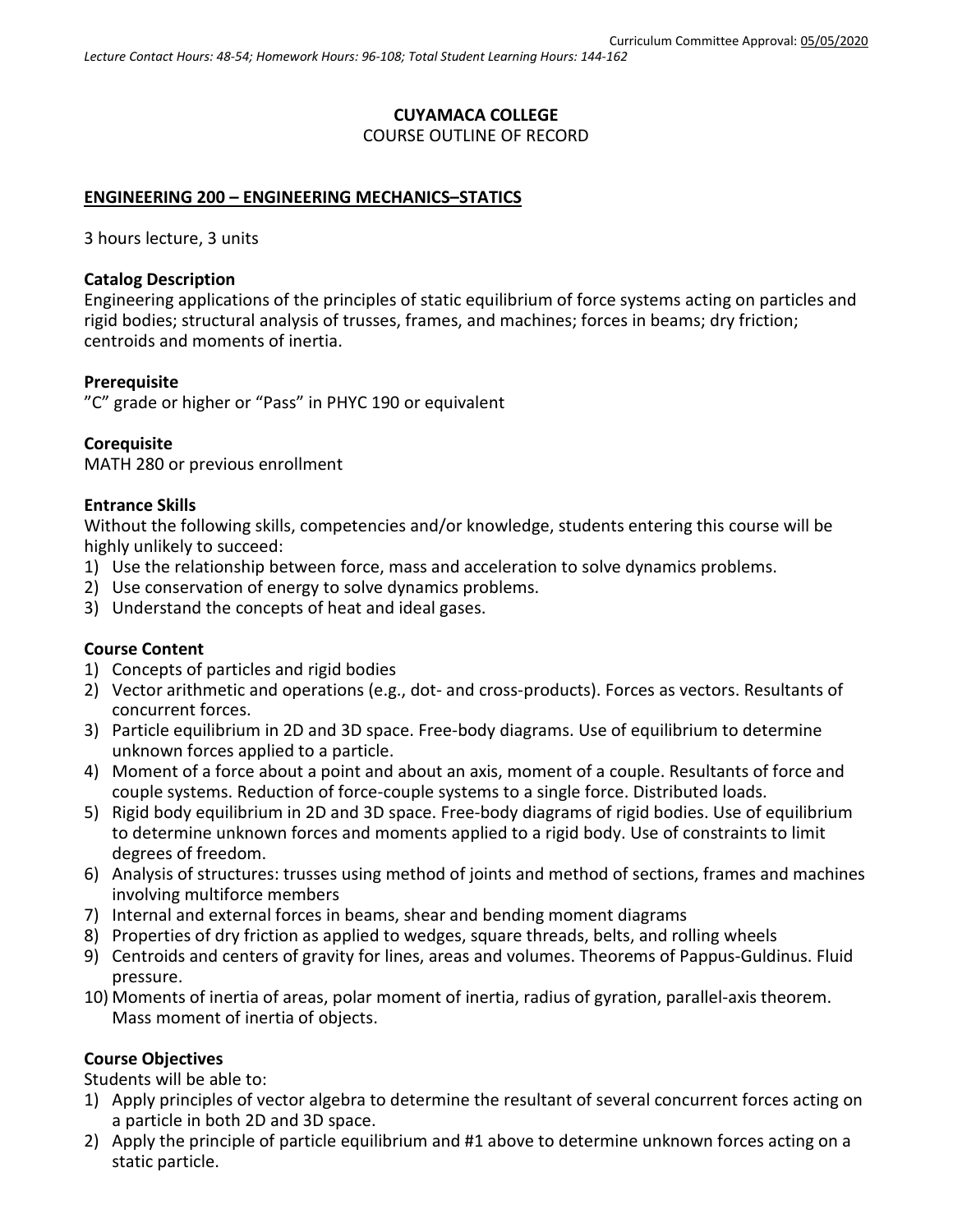- 3) Apply cross- and dot-products of vectors to determine the moment of a force about a point in space and an axis in space.
- 4) Simplify a system of forces and couples applied to a rigid body into a single resultant force and couple.
- 5) Apply the principle of rigid body equilibrium and #4 above to determine unknown forces and moments acting on a static rigid body. Determine reactions at supports for 2D and 3D rigid bodies, recognizing if these reactions are statically determinant or indeterminant.
- 6) Perform basic structural analysis of trusses using the methods of joints and sections. Perform basic structural analysis of frames and machines.
- 7) Calculate the internal forces within beams subjected to various types of loading and supports and draw shear and bending moment diagrams.
- 8) Apply the basic concepts of dry friction to analyze wedges, square-threaded screws, belt and rolling friction.
- 9) Determine centroids and centers of gravity of mathematically definable areas and bodies as well as composite areas and bodies made of standard geometric shapes.
- 10) Determine the area- and mass-moments of inertia and the radii of gyration of mathematically definable areas and bodies, as well as composite areas and bodies made of standard geometric shapes.
- 11) In general, model real-life mechanically static situations both graphically and mathematically, applying simplifying assumptions as needed while estimating the effects those assumptions have on the solution. Identify those situations that cannot be modeled using particles or rigid bodies.

## **Method of Evaluation**

A grading system will be established by the instructor and implemented uniformly. Grades will be based on demonstrated proficiency in subject matter determined by multiple measurements for evaluation, one of which must be essay exams, skills demonstration or, where appropriate, the symbol system.

- 1) Classroom assessment tools, possibly including reading quizzes, concept quizzes, attention quizzes, muddiest point questions, and one-minute papers that measure students' ability to apply concepts discussed in class. An example would be a multiple choice question answered using an audience response system in which students rapidly compute forces in a few members of a truss using the method of sections.
- 2) Homework that requires students to interact with the course material and to evaluate their ability to extend the classroom and reading experience to novel situations. Questions are almost exclusively word problems. An example would be a problem in which students determine whether a refrigerator being pushed by a man will tip or slide.
- 3) Periodic quizzes and midterm examinations to evaluate student learning and retention of the material on the time scale of weeks. Questions are mostly word problems but with some short answer conceptual questions. An example would be a problem in which students determine whether a refrigerator being pushed by a man will tip or slide.
- 4) Final examination to evaluate students' ability to integrate the course material as a whole and to assess overall retention of the material. Questions are mostly word problems but with some short answer conceptual questions. An example would be a problem in which students determine whether a refrigerator being pushed by a man will tip or slide.

## **Special Materials Required of Student**

Scientific graphical calculator, engineering graph paper/pencil

## **Minimum Instructional Facilities**

Smart classroom with overhead projector/screen

## **Method of Instruction**

- 1) Lecture and discussion
- 2) Homework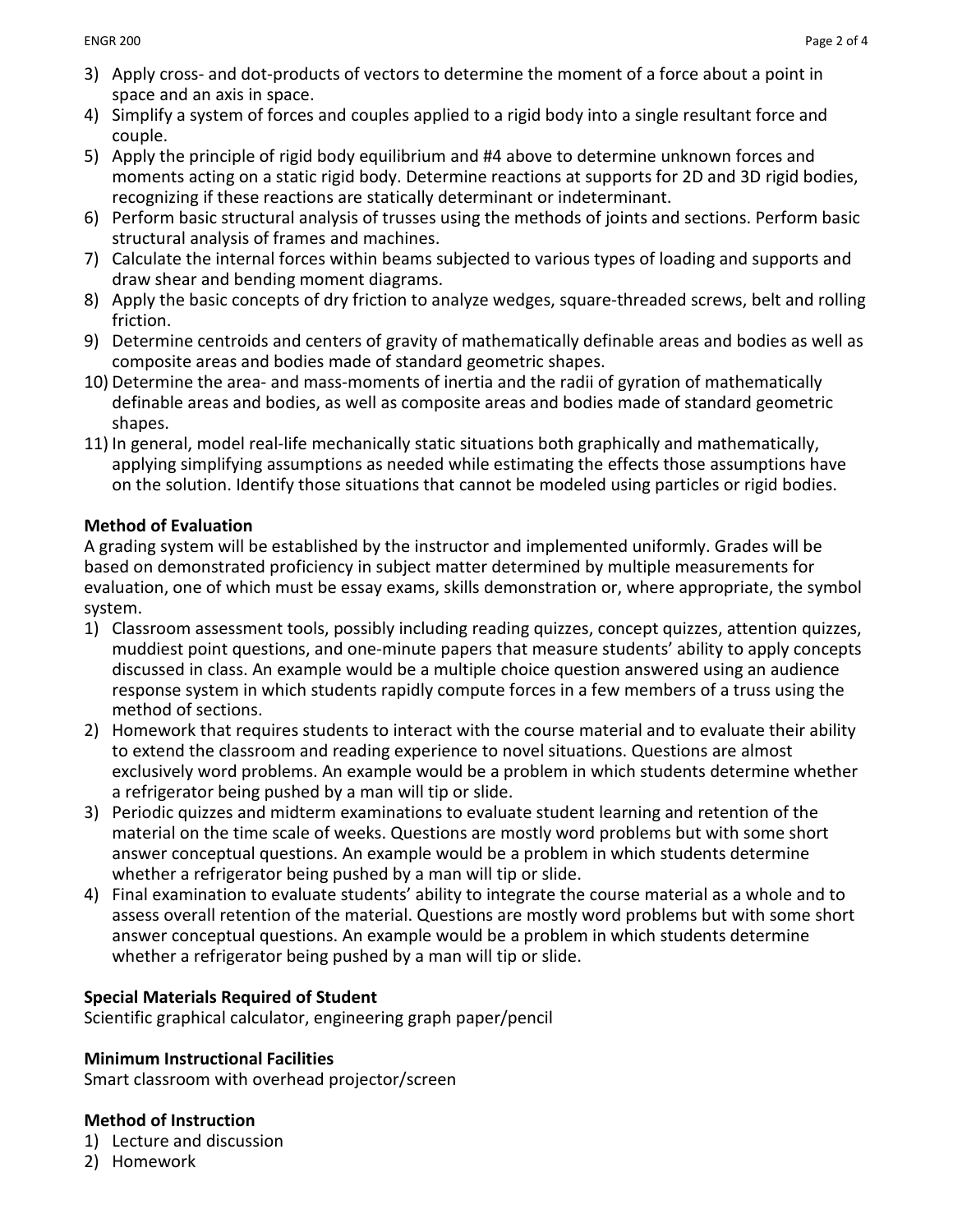3) Group problem-solving

## **Out-of-Class Assignments**

- 1) Weekly homework including reading and writing assignments
- 2) Group projects

## **Texts and References**

- 1) Required (representative example): Hibbeler, R.C. *Engineering Mechanics: Statics*. 14th edition. Pearson, 2015.
- 2) Supplemental: None

# **Exit Skills**

Students having successfully completed this course exit with the following skills, competencies and/or knowledge:

- 1) Apply principles of vector algebra to determine the resultant of several concurrent forces acting on a particle in both 2D and 3D space.
- 2) Apply the principle of particle equilibrium and #1 above to determine unknown forces acting on a static particle.
- 3) Apply cross- and dot-products of vectors to determine the moment of a force about a point in space and an axis in space.
- 4) Simplify a system of forces and couples applied to a rigid body into a single resultant force and couple.
- 5) Apply the principle of rigid body equilibrium and #4 above to determine unknown forces and moments acting on a static rigid body. Determine reactions at supports for 2D and 3D rigid bodies, recognizing if these reactions are statically determinant or indeterminant.
- 6) Perform basic structural analysis of trusses using the methods of joints and sections. Perform basic structural analysis of frames and machines.
- 7) Calculate the internal forces within beams subjected to various types of loading and supports and draw shear and bending moment diagrams.
- 8) Apply the basic concepts of dry friction to analyze wedges, square-threaded screws, wheel friction and belt friction.
- 9) Determine centroids and centers of gravity of mathematically definable areas and bodies as well as composite areas and bodies made of standard geometric shapes.
- 10) Determine the area- and mass-moments of inertia and the radii of gyration of mathematically definable areas and bodies, as well as composite areas and bodies made of standard geometric shapes.
- 11) In general, model real-life mechanically static situations both graphically and mathematically, applying simplifying assumptions as needed while estimating the effects those assumptions have on the solution; identify those situations that cannot be modeled using particles or rigid bodies.

# **Student Learning Outcomes**

Upon successful completion of this course, students will be able to:

- 1) Apply principles of vector algebra to determine the resultant of several concurrent forces acting on a particle in both 2D and 3D space.
- 2) Apply the principle of particle equilibrium and #1 above to determine unknown forces acting on a static particle.
- 3) Apply cross- and dot-products of vectors to determine the moment of a force about a point in space and an axis in space.
- 4) Simplify a system of forces and couples applied to a rigid body into a single resultant force and couple.
- 5) Apply the principle of rigid body equilibrium and #4 above to determine unknown forces and moments acting on a static rigid body. Determine reactions at supports for 2D and 3D rigid bodies, recognizing if these reactions are statically determinant or indeterminant.